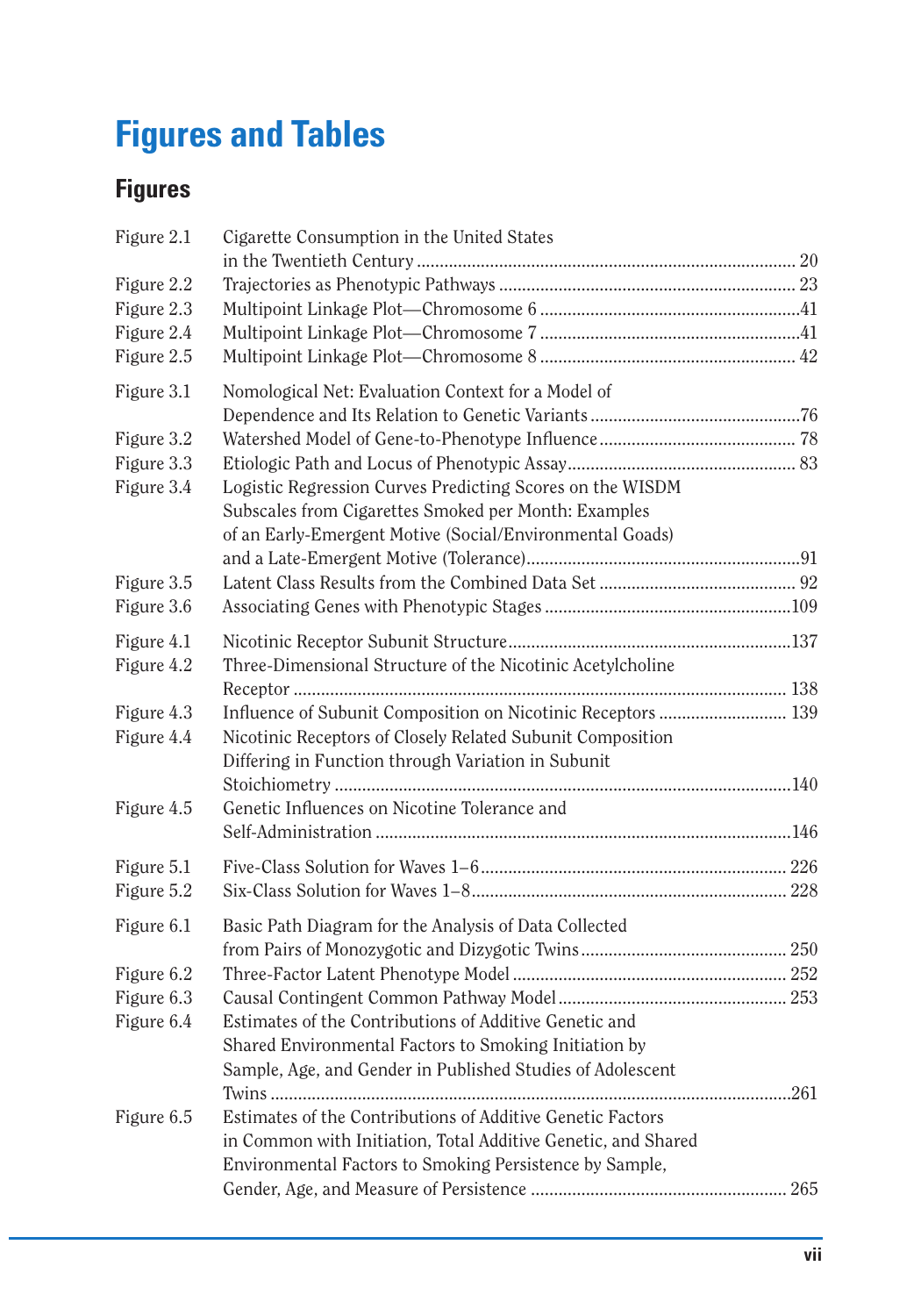| Figure 6.6                                | Estimates of Factor Loadings and Thresholds of Nicotine-<br>Dependence Items in Female Twins from the Virginia                                                                            |  |
|-------------------------------------------|-------------------------------------------------------------------------------------------------------------------------------------------------------------------------------------------|--|
| Figure 6.7                                | Estimates of Factor Loadings and Thresholds of Nicotine-                                                                                                                                  |  |
|                                           | Dependence Items Plotted by Gender and Measurement                                                                                                                                        |  |
| Figure 6.8                                | Estimates of Nicotine-Dependence Item Characteristic Curves                                                                                                                               |  |
| Figure 6.9                                | Estimates of Factor Loadings, Thresholds, Genetic Variance<br>Components Due to the Factor, and Residual Item-Specific<br>Genetic Variance Components in Virginia Twin Registry Males 277 |  |
| Figure 7.1                                | Prevalence of Smoking and Drinking across the Four Study                                                                                                                                  |  |
| Figure 7.2                                | Underlying General Growth Mixture Model for Characterizing<br>Trajectories of Smoking and Trajectories of Drinking and for                                                                |  |
| Figure 7.3                                | Characterizing Conjoint Trajectories of Smoking and Drinking311                                                                                                                           |  |
| Figure 7.4                                |                                                                                                                                                                                           |  |
| Figure 8.1                                | Hierarchical Structural Model and Hypothesized Physiological                                                                                                                              |  |
| Figure 8.2                                | Example of How Potential Endophenotypes Can Link Genes<br>to Nicotine-Dependence Risk at or before Initial Nicotine                                                                       |  |
| Figure 9.1                                | Example of How Potential Endophenotypes Can Link Genes                                                                                                                                    |  |
| Figure 10.1<br>Figure 10.2                | Example of Phenotypic Comparison for Drug Response Using                                                                                                                                  |  |
| Figure 10.3                               | Example of Phenotypic Comparison for Progression to Daily<br>Smoking (Behavior of Interest) Using the Proposed Approach 491                                                               |  |
| Figure 10.4                               | Example of Phenotypic Comparison for Sustained Smoking<br>Cessation (Behavior of Interest) Using the Proposed Approach  492                                                               |  |
| Figure 11.1<br>Figure 11.2<br>Figure 11.3 | Percentage of Diary Responses Endorsing Cigarette Use                                                                                                                                     |  |
| Figure 11.4                               | Pattern of Endorsed Smoking Epochs over a Six-Day Period                                                                                                                                  |  |
| Figure 12.1<br>Figure 12.2<br>Figure 12.3 | Evolutionary and Structural Analyses for the CYP2A6*2 Variant  555                                                                                                                        |  |
| Figure 13.1                               | Some Examples of Hypothetical Gene to Phenotype Pathways  590                                                                                                                             |  |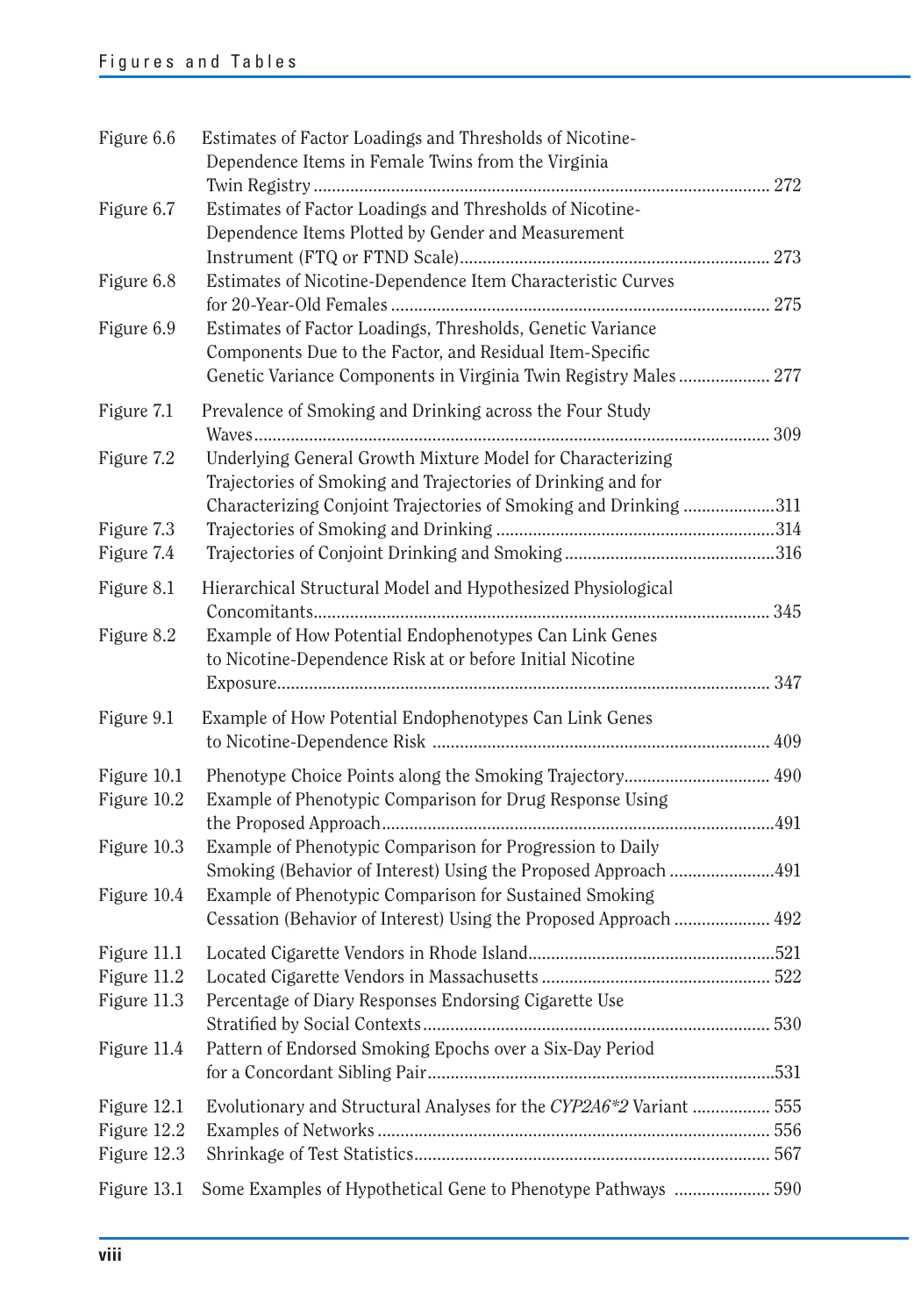## **Table s**

| Table 2.1              | Results from the Genome-wide Association Study                                                                                    |  |
|------------------------|-----------------------------------------------------------------------------------------------------------------------------------|--|
| Table 2.2              | Results from the Candidate Gene Study of Nicotine Dependence 44                                                                   |  |
| Table 2.3              | Pleiotropic Associations of Genetic Variants Implicated in Smoking  48                                                            |  |
| Table 3.1              | Subscales of the Wisconsin Inventory of Smoking Dependence                                                                        |  |
| Table 3.2              | Dimensions on Which Groups Might Be Constructed to Contrast                                                                       |  |
| Table 3.3              | Causal Paths from Genetic Variant to Distal Phenotypes102                                                                         |  |
| Table 3.4              |                                                                                                                                   |  |
| Table 5.1<br>Table 5.2 | Trajectory Group Sizes and Relationship with Gender                                                                               |  |
|                        |                                                                                                                                   |  |
| Table 5.3              | Stability of Classification across the Waves 1–6                                                                                  |  |
| Table 5.4              | Relationship of Trajectory Group Membership to Family History                                                                     |  |
| Table 5.5              | Relationship of Trajectory Group Membership to Smoking                                                                            |  |
| Table 6.1              | Number of Alleles Shared Identical by Descent for a Pair                                                                          |  |
| Table 6.2              | Results from Fitting Measurement Noninvariance and Gender<br>Heterogeneity Models to Nicotine Initiation and Dependence           |  |
|                        |                                                                                                                                   |  |
| Table 7.1              | Overview of the Literature on Conjoint Trajectories                                                                               |  |
| Table 7.2              | Correlations across Smoking and Drinking at Each                                                                                  |  |
|                        |                                                                                                                                   |  |
| Table 7.3              | Fit Indices and Likelihood Ratio Tests for Relative Improvement<br>in Fit for Smoking, Drinking, and Dual Smoking and Drinking313 |  |
| Table 7.4              | Cross-Tabulations of Frequency and Cell Proportions<br>of Group Membership for Smoking and Drinking for the Full Sample 315       |  |
| Table 7.5              | Cross-Tabulations of Frequency (Cell Proportion) of Group<br>Membership for Twin 1 Versus Twin 2 (across Zygosity)                |  |
| Table 7.6              | Cross-Tabulations of Frequency (Cell Proportion) of Group<br>Membership for Twin 1 Smoking by Twin 2 Drinking and                 |  |
| Table 8.1              | Extant Data on Potential Endophenotypes and Their Measurement 355                                                                 |  |
| Table 9.1              | Putative Endophenotypes for Nicotine Dependence: Motivational                                                                     |  |